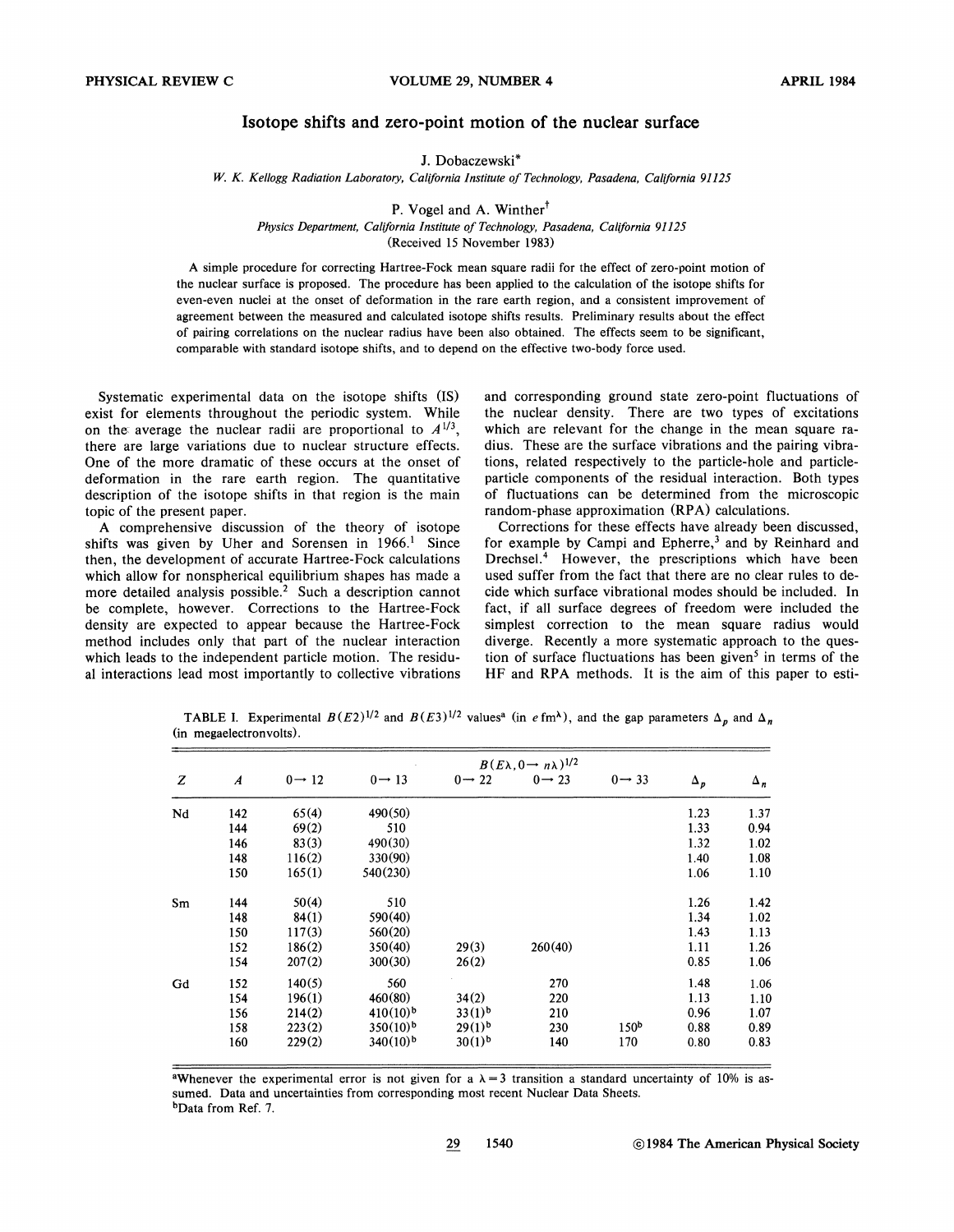mate the influence of the fluctuations on the nuclear radii based on HF results and the experimental information.

Surface vibrations give rise to a mean square fluctuation in the nuclear radius which is given by

$$
\sigma^2 = \frac{R_0^2}{4\pi} \sum_{n,\lambda} \beta_\lambda^2(n) , \qquad (1)
$$

where

$$
\beta_{\lambda}(n) = B(E\lambda, 0 \to n\lambda)^{1/2} / \left( \frac{3}{4\pi} Z R \delta \right) , \qquad (2)
$$

 $R_0$  is the nuclear radius, and  $Z$  is the proton number. The  $B(E\lambda, 0 \rightarrow n\lambda)$  values correspond to the excitation from the ground state to the mode  $n$  with multipolarity  $\lambda$ .

One should not, however, use directly the mean square radius fluctuation  $\sigma^2$ , Eq. (1), as a correction of the Hartree-Fock radius because a major part of the zero-point fluctuations, the one which is related to excitations of the uncorrelated particle-hole states,  $B(E\lambda, 0 \rightarrow ph)$ , is already contained in the average field. The corrected mean square radius should thus have the form $3.5$ 

$$
\langle r^2 \rangle = \langle r^2 \rangle_{\text{HF}} \left[ 1 + \frac{5}{R_0^2} (\sigma^2 - \sigma_{\text{HF}}^2) \right] \tag{3}
$$

where  $\sigma_{HF}^2$  and  $\sigma^2$  can be estimated from the Hartree-Fock,

$$
(B(E\lambda, 0 \to \lambda)_{HF})^{1/2} = \int \rho_{HF} r^{\lambda} Y_{\lambda 0} dV , \qquad (4)
$$

and experimental reduced transition probabilities, respectively. In this form our prescription is similar to the one used in Ref. 3 for the case of isotope shifts in the rubidium isotopes.

In practice, the difference  $\sigma^2 - \sigma_{HF}^2$  receives contributions mainly from the low-lying states of multipolarity  $\lambda = 2, 3$ (and perhaps 4). The contributions of the high-lying collective states (giant resonances), as well as the higher multipole states, to  $\sigma^2$  are to a large extent canceled by the free particle-hole response (cf. Ref. 5). The contribution from the giant resonances is in fact quite negligible for the isotope shifts because of the smooth variation with mass number of the giant resonances and of the single particle response in the high energy region.

If the Hartree-Fock ground state is deformed one should leave out the  $B(E2, 0 \rightarrow 2^+)$  [and  $B(E4, 0 \rightarrow 4^+)$ ] values for the rotational transitions. Since a nucleus which in a Hartree-Fock treatment has a small equilibrium deformation often exhibits large zero-point fluctuations around this nearly spherical shape it is, however, a better prescription to include also rotational transitions in  $\sigma^2$  and subtract instead the corresponding HF expression.

For strongly deformed nuclei the leading order relation between the surface fluctuations and the  $B(E_{\lambda})$  values, Eqs. (I) and (2), is no longer adequate and one needs a higher order expression relating the increase in the radius caused by a large deformation with the reduced multipole moments  $M_{\lambda}$  [and thus  $B(E\lambda)$  values] of the deformed charge distribution. Assuming the sharp-edge and uniform distribution of charge inside the surface defined by

$$
R(\theta,\phi) = \frac{R_0}{f(\beta)} \left[ 1 + \sum_{\lambda} \beta_{\lambda} Y_{\lambda 0}(\theta,\phi) \right] , \qquad (5)
$$

where  $f(\beta)$  enforces the volume conservation, one obtains

up to the third order in  $\beta_{\lambda}$ 

$$
\sigma^2 = \frac{R_0^2}{4\pi} \sum_{\lambda} \beta_{\lambda} \left[ \beta_{\lambda} + \frac{5}{3} \sum_{\lambda' \lambda''} \alpha_{\lambda \lambda' \lambda''} \beta_{\lambda''} \beta_{\lambda''} \right] , \qquad (6)
$$

$$
M_{\lambda} = \beta_{\lambda} + \frac{1}{2} (\lambda + 2) \sum_{\lambda' \lambda''} \beta_{\lambda'} \beta_{\lambda''} \alpha_{\lambda \lambda' \lambda''}
$$
  
=  $B (E \lambda, 0 \rightarrow 1 \lambda)^{1/2} / \left( \frac{3}{4\pi} Z R \delta \right)$  (7)

$$
\alpha_{\lambda\lambda'\lambda''} = \left(\frac{(2\lambda+1)(2\lambda'+1)(2\lambda''+1)}{4\pi}\right)^{1/2} \begin{bmatrix} \lambda & \lambda' & \lambda'' \\ 0 & 0 & 0 \end{bmatrix}^2
$$
(8)



FIG. 1. Isotope shifts  $\langle r^2 \rangle_N - \langle r^2 \rangle_{N-2}$  in fm<sup>2</sup> for the even isotopes of the Nd, Sm, and Gd nuclei. Dashed line connects the values obtained in the deformed Hartree-Fock method. Full dots denote the experimental values (Ref. 8) while the open dots denote the Hartree-Fock values corrected for the zero-point surface fluctuations. The errors of the corrected isotope shifts result from the experimental errors of reduced transition probabilities (Table 1).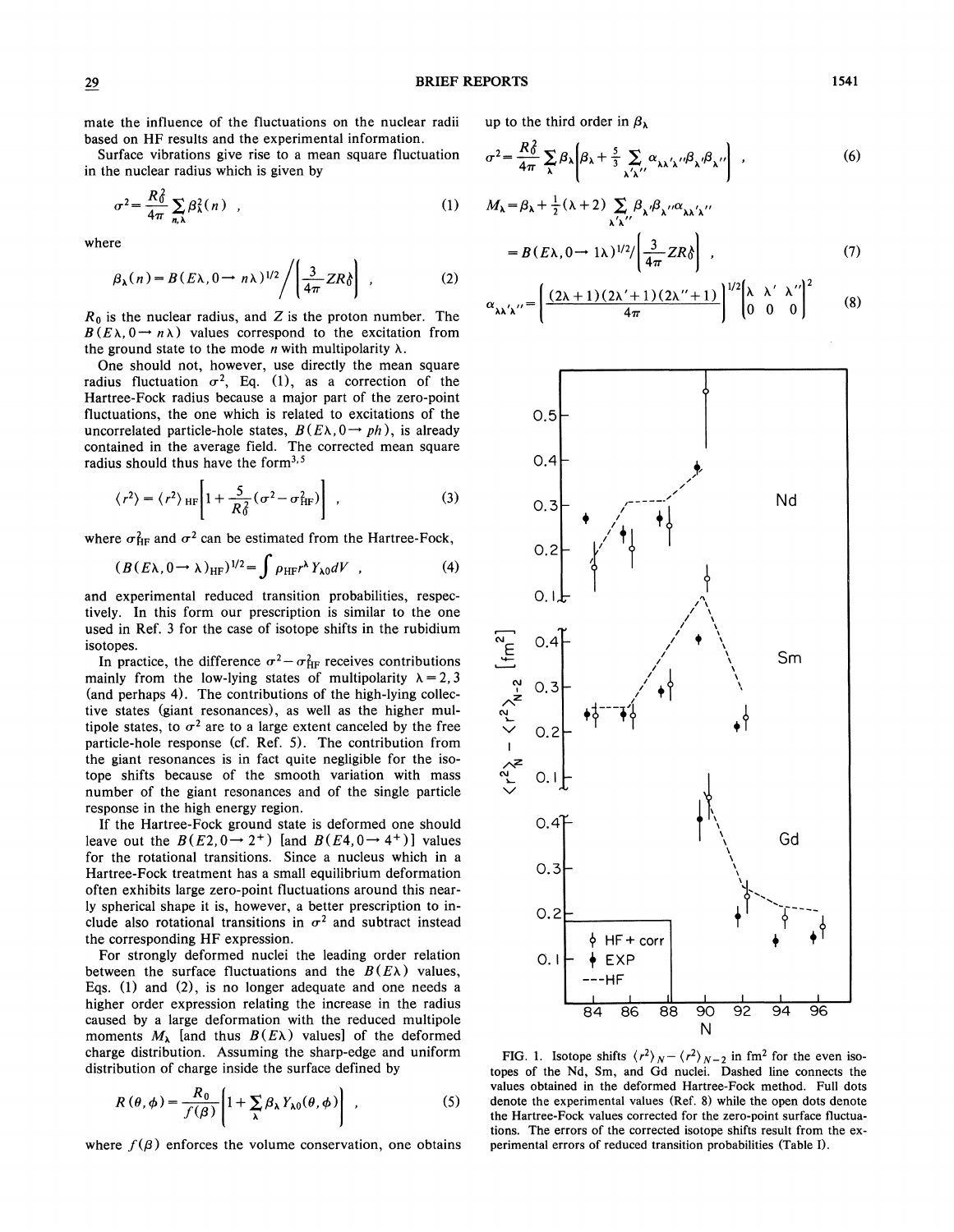| z  | $\boldsymbol{A}$ | $\langle r^2\rangle_{\rm HF}^{\rm sph}$ | $\langle r^2\rangle^{\text{def}}_{\text{HF}}$ | $\langle r^2 \rangle^a_{\text{corr}}$ | $IS_{HF}$ | $IS_{\rm corr}^b$ | $IS_{exp}^{c}$ |
|----|------------------|-----------------------------------------|-----------------------------------------------|---------------------------------------|-----------|-------------------|----------------|
| Nd | 142              | 24.855                                  | 24.907                                        | 25.173                                |           |                   |                |
|    | 144              | 25.002                                  | 25.083                                        | 25.336                                | 0.176     | 0.163(54)         | 0.274(10)      |
|    | 146              | 25.164                                  | 25.392                                        | 25.539                                | 0.309     | 0.203(43)         | 0.239(16)      |
|    | 148              | 25.329                                  | 25.702                                        | 25.794                                | 0.310     | 0.255(42)         | 0.272(17)      |
|    | 150              | 25.492                                  | 26.081                                        | 26.346                                | 0.379     | 0.522(125)        | 0.385(15)      |
| Sm | 144              | 25.182                                  | 25.229                                        | 25.444                                |           |                   |                |
|    | 148              | 25.487                                  | 25.739                                        | 25.917                                | 0.510     | 0.473(35)         | 0.479(25)      |
|    | 150              | 25.653                                  | 26.118                                        | 26.222                                | 0.379     | 0.305(35)         | 0.289(8)       |
|    | 152              | 25.806                                  | 26.618                                        | 26.760                                | 0.500     | 0.538(32)         | 0.403(10)      |
|    | 154              | 25.959                                  | 26.916                                        | 26.991                                | 0.298     | 0.231(28)         | 0.212(9)       |
| Gd | 152              | 25.980                                  | 26.492                                        | 26.684                                |           |                   |                |
|    | 154              | 26.128                                  | 26.959                                        | 27.139                                | 0.467     | 0.455(53)         | 0.407(45)      |
|    | 156              | 26.280                                  | 27.218                                        | 27.377                                | 0.259     | 0.238(38)         | 0.193(22)      |
|    | 158              | 26.439                                  | 27.432                                        | 27.566                                | 0.214     | 0.189(25)         | 0.137(10)      |
|    | 160              | 26.595                                  | 27.633                                        | 27.737                                | 0.201     | 0.171(25)         | 0.146(10)      |

TABLE II. Mean square radii and isotope shifts (in  $fm<sup>2</sup>$ ) of the Nd, Sm, and Gd isotopes.

<sup>a</sup>The corrected mean square radii  $\langle r^2 \rangle_{\text{corr}}$  are calculated according to Eq. (3).

<sup>b</sup>The errors of IS<sub>corr</sub> are related to the experimental errors of the  $B(E\lambda)$  values (Table I) used in our correction procedure.<br><sup>c</sup>Reference 8.

For a given set of experimental (or Hartree-Fock) transition rates  $B(E\lambda, 0 \rightarrow 1\lambda)$  we determine the deformation parameters  $\beta_{\lambda}$ , which play only an auxiliary role, and then the  $\sigma^2$ (or  $\sigma_{HF}^2$ ) quantities. In principle, one could express  $\sigma^2$  as an expansion in  $M_{\lambda}$  up to the third order but this would give a much less accurate result than the expansion in  $\beta_{\lambda}$ . For not very collective states  $(n > 1)$  the leading order terms are adequate and are used in our numerical work below.

The procedure developed above was applied to the treatment of isotope shifts for nuclei with  $82 \le N \le 96$  and  $Z = 60, 62, 64$  where one encounters large changes in quadrupole (and hexadecapole) deformations as well as relatively collective octupole states. The Hartree-Fock results were obtained with Skyrme III force and the reflection symmetry was imposed, i.e.,  $M_{3HF} = 0$ . The pairing correlations of the BCS type were included using the standard procedure.<sup>6</sup> The equivalent radius  $R_0$  has been calculated for each nucleus from the spherical Hartree-Fock mean square radius as  $R_0 = (5/3 \langle r^2 \rangle_{\text{HF, sph}})^{1/2}.$ 

To calculate the correction part,  $\sigma^2 - \sigma_{HF}^2$ , we use experimental  $B(E2)$  values for the first (and sometimes second)  $2^+$  states and the  $B(E3)$  values for the low-lying  $3^-$  states. The  $B(E\lambda)$  values used in the calculation are collected in Table I. For many nuclei  $B(E4)$  or  $\beta_4$  values are not available. Because Hartree-Fock calculations generally successfully describe the experimental  $\beta_4$  values,<sup>6</sup> and because the contribution of  $\lambda = 4$  to Eq. (6) is small anyway, we have used  $M_{\text{4HF}}$  for both  $\sigma^2$  and  $\sigma_{\text{HF}}^2$  in Eq. (7).

The HF isotope shifts are compared with the experimental data in Fig. 1. While agreement appears to be quite good a closer inspection shows that the calculation systematically overestimates the isotope shifts.

The resulting corrections to the mean square charge radii are listed in Table II and the corresponding corrected isotope shifts are shown in Fig. 1. The improved agreement with respect to the HF results is obvious. The disagreement

for the IS between <sup>152</sup>Sm and <sup>150</sup>Sm can probably be related to the inclusion of  $n = 2$  states in <sup>152</sup>Sm but not in <sup>150</sup>Sm. The decrease in the zero-point quadrupole motion and the decrease in collectivity of the  $3<sup>-</sup>$  states contribute about equally to the overall decrease of the isotope shift as com-



FIG. 2. Root mean square radii of the Sn isotopes as a function of the neutron pairing gap  $\Delta_n$ . The radii are obtained from the  $HF + BCS$  calculations with the SIII (dashed lines) and  $SkP<sup>9</sup>$  (solid lines) Skyrme forces. The relative values with respect to the nonsuperfluid (HF) solutions are plotted.